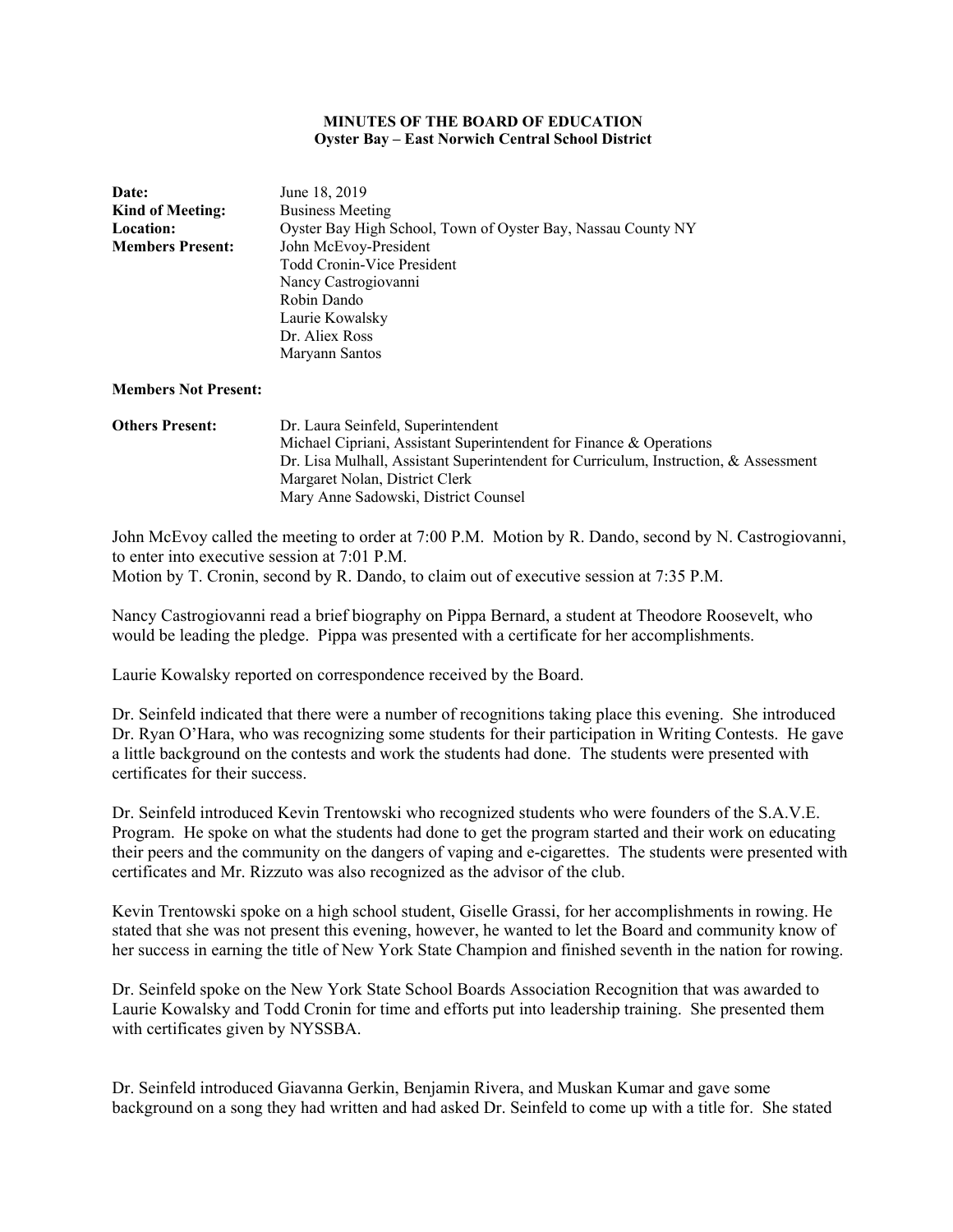that this evening would be the inaugural debut of "Gem By The Bay. She introduced Gia, who spoke on the how the idea for creating a school song came about.

Dr. Seinfeld introduced 13 staff members who would be retiring. She spoke personally on each person's contributions to the District and the number of years they have been in Oyster Bay. She presented each retiree with a small token of her appreciation. There was a short break to celebrate the retiring staff members.

The minutes for May  $7<sup>th</sup>$  and May  $28<sup>th</sup>$ , 2019 were tabled and will be approved at the July meeting.

Mr. Cipriani spoke on a transportation study that had taken place and introduced John Robinson, who was present to answer any questions the Board had on this study. Mr. Cipriani reviewed the summary of a memo the Board had received regarding the results of this study as well as their options. The Board asked a number of questions relative to the study and asked Mr. Cipriani for additional information based on these results. Mr. Cipriani will get additional information.

There was no one signed in to speak on agenda items.

Motion by R. Dando, second by M. Santos, to approve the following:

## **VIII PERSONNEL ACTIONS**

**A)** Professional Personnel

RESOLVED, upon the recommendation of the Superintendent of Schools, the Board of Education of the Oyster Bay-East Norwich Central School District hereby approves the following *Professional Personnel and Civil Service Personnel* Resolutions as listed:

| 1.  | <b>RESIGNATION</b>        |                                                   |                               |
|-----|---------------------------|---------------------------------------------------|-------------------------------|
| 1.1 | PETER RUFA                | Position:                                         | <b>Assistant Principal</b>    |
|     |                           | Assigned to:                                      | Oyster Bay High School        |
|     |                           | Effective:                                        | 7/12/19                       |
| 1.2 | <b>LOREN GONZALEZ</b>     | Position:                                         | <b>Teaching Assistant</b>     |
|     |                           | Assigned to:                                      | Oyster Bay High School        |
|     |                           | Effective:                                        | 6/21/19                       |
| 2.  | <b>APPOINTMENTS</b>       |                                                   |                               |
| 2.1 | <b>KELLI-ANN BOESCHEN</b> | Position:                                         | Family and Consumer Sciences  |
|     |                           |                                                   | Teacher                       |
|     |                           | Status:                                           | Probationary                  |
|     |                           | Effective:                                        | $8/27/19*$                    |
|     |                           | 1 <sup>st</sup> year of a 4-year probation period |                               |
|     |                           | Period Date:                                      | 2019-2020 School Year         |
|     |                           | Certification:                                    | Initial – Family and Consumer |
|     |                           |                                                   | <b>Sciences</b>               |
|     |                           | Salary:                                           | $$62,759, BA+30, Step 1$      |
|     |                           | Assigned to:                                      | Oyster Bay High School        |
|     |                           | Replacing:                                        | A. Woodman (retired)          |
|     |                           |                                                   |                               |
|     |                           |                                                   |                               |

2.2 TING PANG POSition: Physics Teacher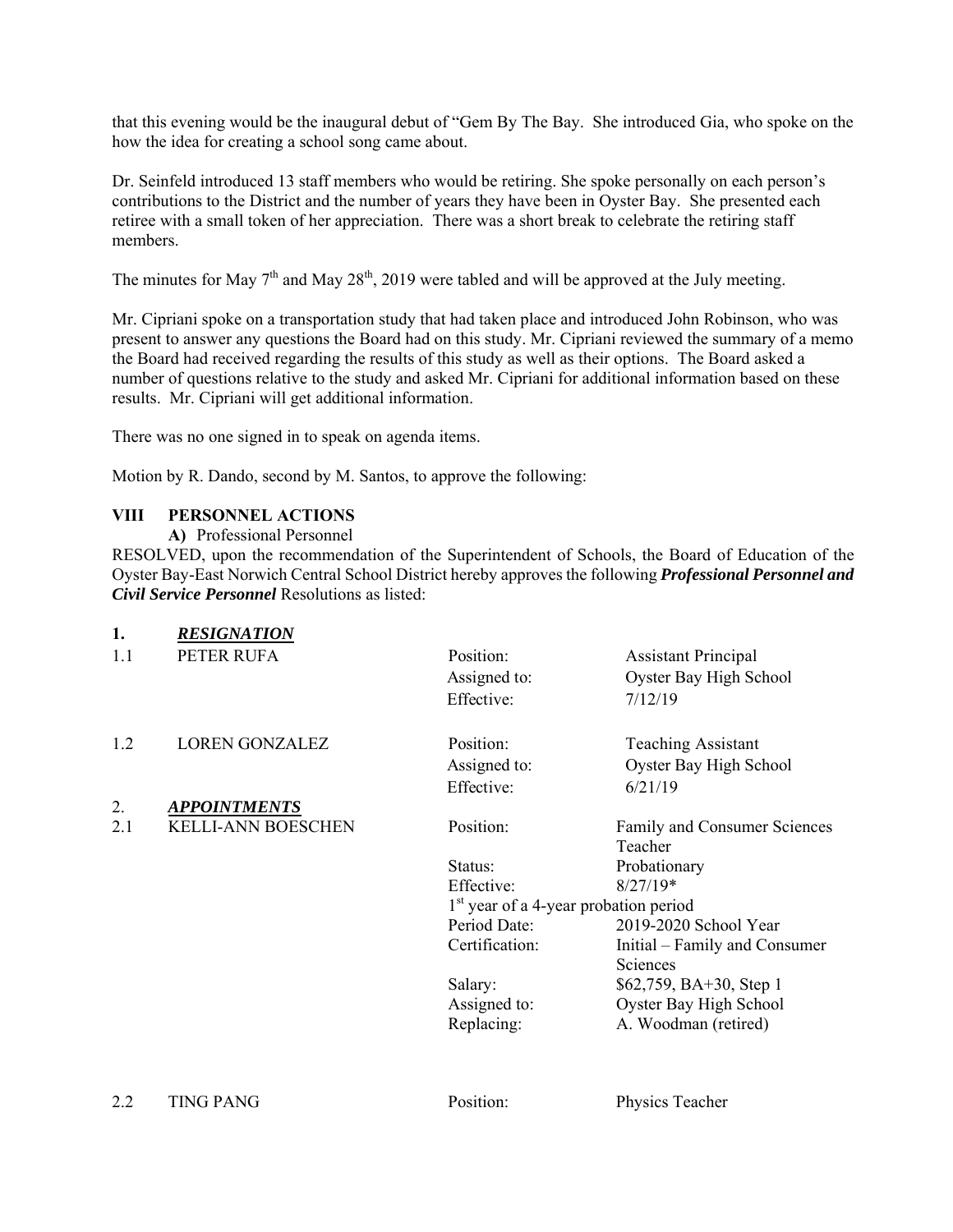|     |                          | Status:<br>Effective:                             | Probationary<br>$8/27/19*$                                             |
|-----|--------------------------|---------------------------------------------------|------------------------------------------------------------------------|
|     |                          | 1 <sup>st</sup> year of a 4-year probation period |                                                                        |
|     |                          | Period Date:                                      | 2019-2020 School Year                                                  |
|     |                          | Certification:                                    | Initial Pending-Physics 7-12Salary:<br>$$58,109$ , BA, Step 1 (pending |
|     |                          | transcripts)                                      |                                                                        |
|     |                          | Assigned to:                                      | Oyster Bay High School                                                 |
|     |                          | Replacing:                                        | H. Gross (retired)                                                     |
| 2.3 | YENNIFER MURIEL          | Position:                                         | School Social Worker                                                   |
|     |                          | Status:                                           | Probationary                                                           |
|     |                          | Effective:                                        | $8/27/19*$                                                             |
|     |                          | $1st$ year of a 4-year probation period           |                                                                        |
|     |                          | Period Date:                                      | 2019-2020 School Year                                                  |
|     |                          | Certification:                                    | Provisional - School Social<br>Worker                                  |
|     |                          | Salary:                                           | \$68,859, MA, Step 1                                                   |
|     |                          | Assigned to:                                      | Roosevelt School                                                       |
|     |                          | Replacing:                                        | <b>New</b>                                                             |
| 2.4 | <b>RACHEL KLOBUS</b>     | Position:                                         | <b>Teacher Assistant</b>                                               |
|     |                          | Status:                                           | 6 hours per day (#353623810)                                           |
|     |                          | Effective:                                        | 6/19/19                                                                |
|     |                          | Period Date:                                      | 2018-2019 School Year                                                  |
|     |                          | Certification:                                    | Teaching Assistant, Level I                                            |
|     |                          | Salary:                                           | $$26.25$ per hour                                                      |
|     |                          | Assigned to:                                      | Oyster Bay High School                                                 |
|     |                          | Replacing:                                        | D. Henkowicz (Unpaid FMLA)                                             |
| 2.5 | <b>JACLYN ALLGIER</b>    | Position:                                         | <b>Educational Consultant</b>                                          |
|     |                          | Status:                                           | 120 hours max for the school year<br>$(\#363623744)$                   |
|     |                          | Period Date:                                      | $7/1/19 - 6/26/20$                                                     |
|     |                          | Salary:                                           | \$45.00 per hour                                                       |
|     |                          | Replacing:                                        | M. Kates (resigned)                                                    |
| 2.6 | <b>TAMIKA GRUBB</b>      | Position:                                         | Home Instructor                                                        |
|     |                          | Status:                                           | New (#101060000)                                                       |
|     |                          | Period Date:                                      | 7/8/19-8/16/19 60 minutes for three<br>times per week                  |
|     |                          |                                                   | 9/4/19-6/26/20 60 minutes, 4                                           |
|     |                          |                                                   | times per week                                                         |
|     |                          | Salary:                                           | \$45.00 per hr                                                         |
| 2.7 | PAULA LUZZI              | Position:                                         | Home Instructor                                                        |
|     | <b>TORE BARBACCIA</b>    | Status:                                           | Illness (#363623732)                                                   |
|     |                          | Period Date:                                      | $6/6/19 - 6/14/19$ 2 hrs each per                                      |
|     |                          |                                                   | week/4 hours each max                                                  |
|     |                          | Salary:                                           | \$78.56 per hr                                                         |
| 2.8 | <b>SCORE FLACS EXAMS</b> | Effective:                                        | 6/24/19                                                                |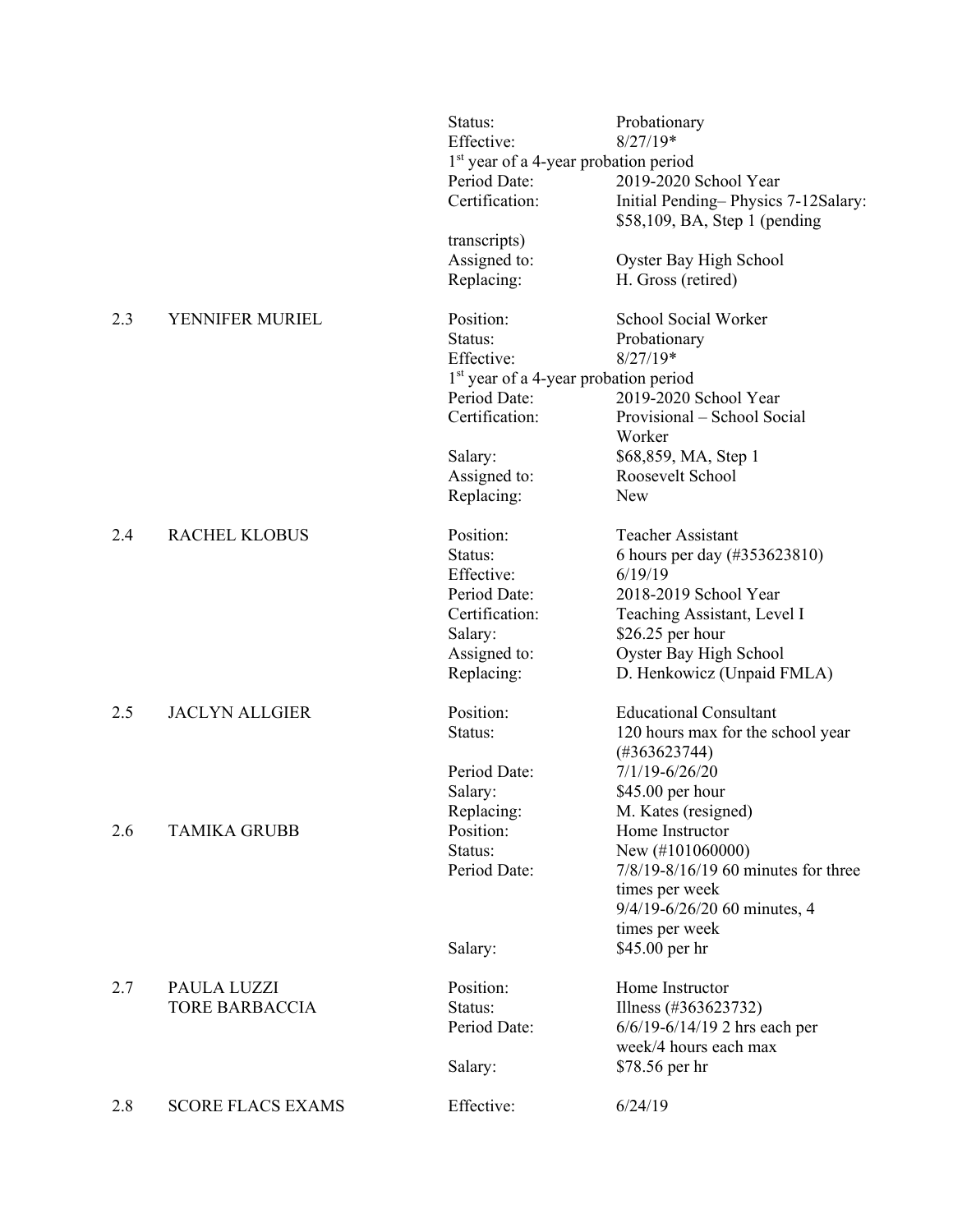|           |                                                      | Status:<br>Salary:                                            | 4.5 hours each (maximum)<br>\$78.56/hr. As per agreement<br>between OBENCSD & the<br><b>OBENTA</b>                          |
|-----------|------------------------------------------------------|---------------------------------------------------------------|-----------------------------------------------------------------------------------------------------------------------------|
| 2.9       | <b>CURRICULUM WRITING</b>                            | Positions:<br>Effective:<br>Salary:                           | <b>Curriculum Writing Projects</b><br>Summer 2019<br>\$78.56 per hour                                                       |
| 2.10      | <b>ENL TEACHERS</b>                                  | Positions:<br>Effective:<br>Salary:                           | ENL Teachers for Summer Testing of<br>New Entrants<br>July & August 2019<br>\$78.56 per hour 75 hours max (grant<br>funded) |
| 2.11      | <b>SUMMER HOURS</b><br>Maria Malzone $-5$ days total | Position:<br>Status:<br>Period Date:<br>Effective:<br>Salary: | Teacher Assistants for Science Lab<br>Summer Hours<br>2019-2020 School Year<br>Summer 2019<br>\$26.25 per hour              |
|           | Marisa Scotto - 3 days total                         |                                                               |                                                                                                                             |
| $\sim$ 10 | <b>MENTODO</b>                                       | $\Gamma$ cc.                                                  | 2010.2020011.1                                                                                                              |

| 2.12 | <b>MENTORS</b>                                                                      | Effective: | 2019-2020 School Year                |
|------|-------------------------------------------------------------------------------------|------------|--------------------------------------|
|      |                                                                                     | Salary:    | \$1,200 each +1/200 <sup>th</sup> of |
|      | annual salary for attendance on $9/3/19$ as per Agreement between OBENCSD & OBENTA. |            |                                      |

### 3. *PERSONAL/VACATION DAYS/CARRY-OVER*

RESOLVED, the Board of Education approves one personal day and five vacation days for Dr. Laura Seinfeld Superintendent of Schools, to be carried over to the 2019-2020 school year.

### 4. *SALARY INCREASE*

| 4.1 | DR. LARA GONZALEZ    | Effective:<br>Status:<br>Increase: | 7/1/19<br>Completion of Doctorate<br>\$10,138 as per agreement between the<br><b>OBENCSD</b> and the OBENAA.                     |
|-----|----------------------|------------------------------------|----------------------------------------------------------------------------------------------------------------------------------|
| 4.2 | DR. MEAGAN DISSINGER | Effective:<br>Status:<br>Increase: | 7/1/19<br>Completion of Doctorate<br>$$106,300$ (Doctorate, Step 4.5) as per<br>agreement between the OBENCSD and<br>the OBENTA. |

\*In order to be granted tenure, a classroom teacher or building principal must have received composite or overall annual professional performance review ("APPR") ratings pursuant to Education Law §3012-c and/or 3012-d of either "effective" or "highly effective" in at least three ("3") of the four ("4") preceding years and, if the classroom teacher or building principal receives an "ineffective" composite or overall APPR rating in the final year of the probationary period, he or she shall not be eligible for tenure at that time.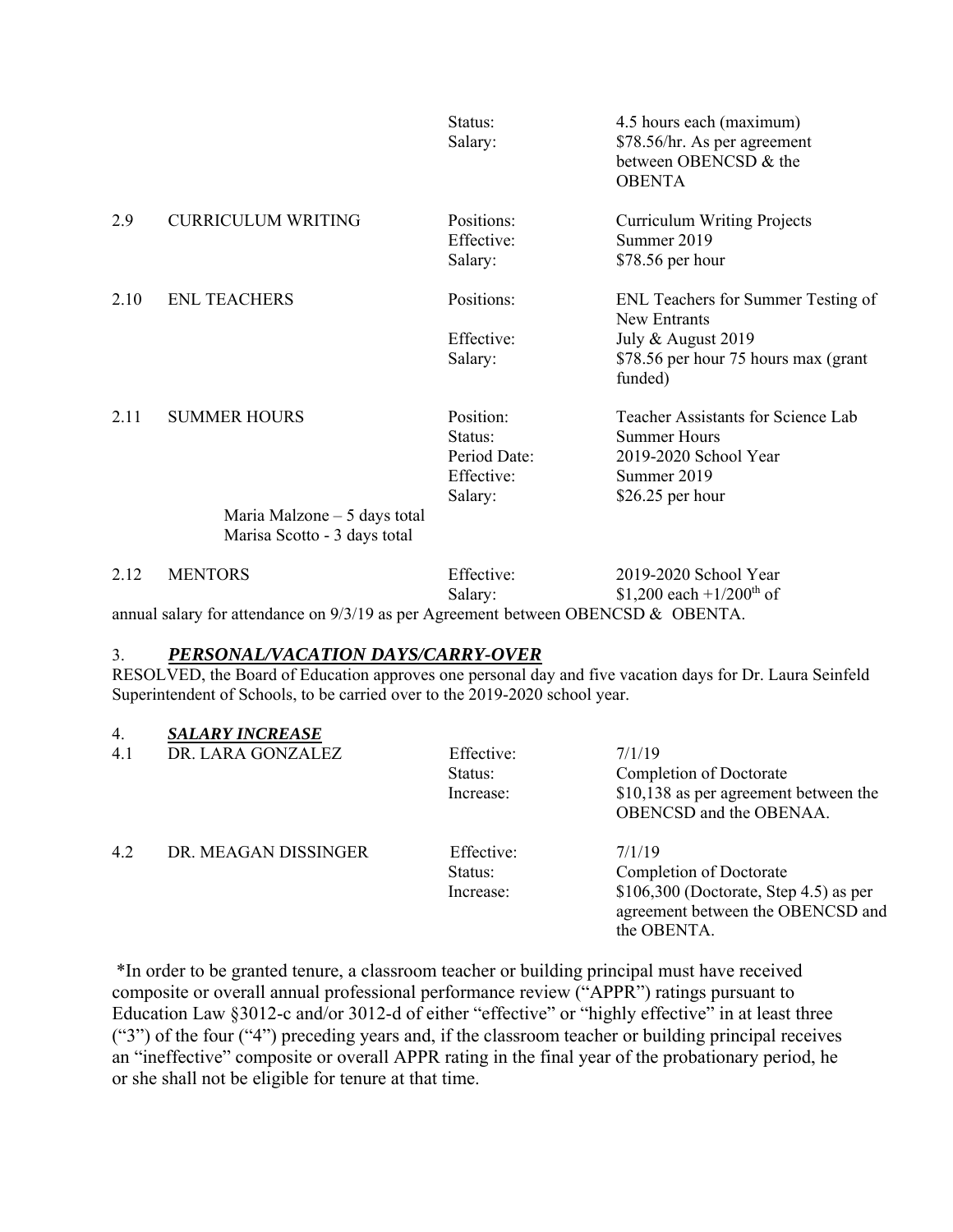Discussion: Dr. Seinfeld introduced some of the new employees being appointed this evening and welcomed them to Oyster Bay.

Maryann Santos and Nancy Castrogiovanni spoke on item 2.9 – Curriculum Writing Before approval Maryann Santos, Nancy Castrogiovanni and Laurie Kowalsky voted to not approve item 2.9

 $YES - 4$  $NO-3$ Motion carried

Motion by R. Dando, second by L. Kowalsky, to approve the following

Eileen McCartney – Vernon – 1 day Roxanne Davis – Roosevelt – 1 day

Patricia Jaronczyk – High School – 35 hours

## **B)** Non-Teaching

```
1. APPOINTMENTS
```
1.1 SUMMER HOURS Position: School Nurses

Status: Summer Hours Period Date: 2019-2020 School Year Effective: Summer 2019 Salary: 1/200<sup>th</sup> of Yearly Salary

2. *REAPPOINTMENTS* 

2.1 BOOK ROOM Position: Book Room Aides

Assigned to: High School

Status: 108 hours each maximum Effective: 6/27/19-9/3/19 4 days per week Rate of Pay: \$15.13 per hour

 Clair Zangari Katrina Kuhns

2.2 JANE PAGANO Position: Systems Analyst

Status: 10 additional days Effective: Summer 2019 Salary: Per Diem rate of pay

Motion unanimously carried.

Motion by R. Dando, second by T. Cronin, to approve the following:

## **IX BUSINESS ACTIONS**

RESOLVED, upon the recommendation of the Superintendent of Schools, the Board of Education of the Oyster Bay-East Norwich Central School District hereby approves the following *Business* Resolutions as listed:

## **A) TREASURER'S REPORT**

RESOLVED, upon the recommendation of the Superintendent of Schools, the Board of Education accepts the Treasurer's Report as submitted May, 2019.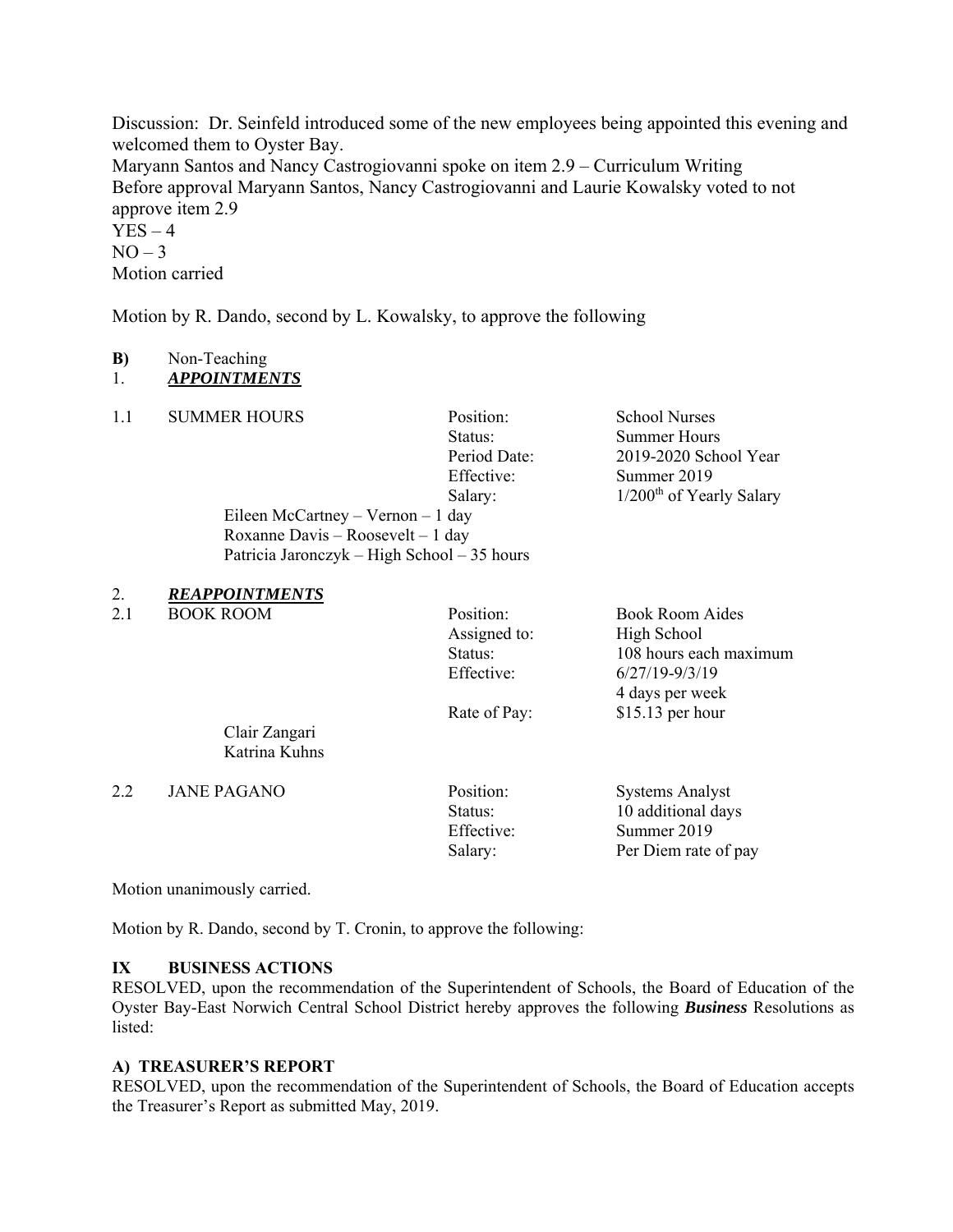### **B) ACCEPTANCE OF WARRANT**

The Board of Education hereby accepts the Warrant of Schedules and Claims as presented by the Internal Claims Auditor to the Treasurer for the month of May, 2019.

### **C) TRANSFER OF FUNDS**

RESOLVED, upon the recommendation of the Superintendent of Schools, the Board of Education approves the following budget transfers: Transaction #3429-3440.

## **D) EXTRA CLASSROOM ACTIVITY FUNDS**

RESOLVED, upon the recommendation of the Superintendent of Schools, the Board of Education accepts the report of the Extra Classroom Activity Funds as submitted for May, 2019.

Motion unanimously carried.

Motion by R. Dando, second by L. Kowalsky, to approve the following:

## **X SPECIAL SERVICES**

RESOLVED, upon the recommendation of the Superintendent of Schools, the Board of Education of the Oyster Bay-East Norwich Central School District hereby approves the following *Special Services* Resolutions as listed:

### **A) CPSE/CSE MINUTES**

RESOLVED, the Board of Education of the Oyster Bay-East Norwich Central School District has arranged that the following appropriate special education programs and/or services be provided as recommended by the Committee on Special Education:

| $\overline{2}$ | <b>Annual Review</b>                |
|----------------|-------------------------------------|
| 1              | <b>Annual Review</b>                |
| 1              | <b>Annual Review</b>                |
| 1              | <b>Annual Review</b>                |
| 1              | <b>Annual Review</b>                |
| 1              | Initial Eligibility Determination   |
| $\mathbf{1}$   | Initial Eligibility Determination   |
| $\overline{2}$ | Initial Eligibility Determination   |
|                |                                     |
|                |                                     |
| 1              | Reevaluation/Annual Review          |
| 1              | <b>Annual Review</b>                |
| 1              | <b>Annual Review</b>                |
| 1              | Reevaluation CPSE to CSE Transition |
| 1              | <b>Annual Review</b>                |
| 1              | <b>Annual Review</b>                |
| 1              | <b>Annual Review</b>                |
| 1              | <b>Annual Review</b>                |
| 1              | <b>Requested Review</b>             |
| 1              | Reevaluation CPSE to CSE Transition |
| 1              | <b>Annual Review</b>                |
| 3              | <b>Annual Review</b>                |
| 1              | <b>Requested Review</b>             |
|                |                                     |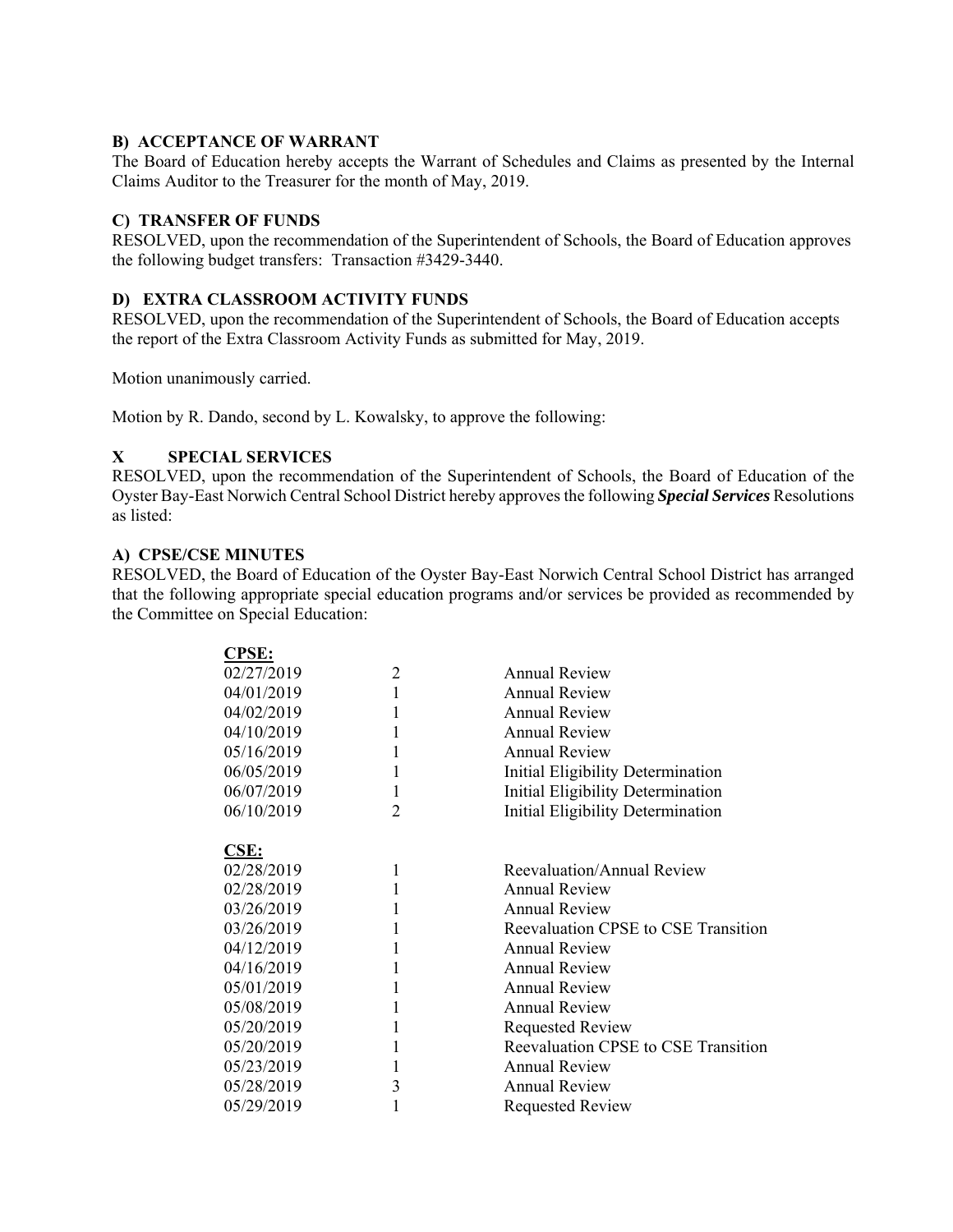| Reevaluation/Annual Review               |
|------------------------------------------|
|                                          |
| <b>Requested Review Transfer Student</b> |
|                                          |
|                                          |
|                                          |
| Initial Eligibility Determination        |
|                                          |
|                                          |
|                                          |
| Initial Eligibility Determination        |
|                                          |
| Amendment-Agreement No Meeting           |
| Initial Eligibility Determination        |
| Requested Review Transfer Student        |
|                                          |
|                                          |
|                                          |
|                                          |
|                                          |

## **B) SEDCAR 2019-20 IDEA 611 & 619 FLOW-THRU FUND (GRANTS) / AUTHORIZATION TO SIGN CONTRACTS**

RESOLVED, upon the recommendation of the Superintendent of Schools, the President of the Board of Education is authorized to sign contracts with the following approved special education vendors for 2019- 2020 special education services:

All About Kids Association for Children with Down Syndrome Brookville Center Gayle D.D.I. Interdisciplinary Center Kids First Evaluation Center Kidz Therapy SCO Family of Service The Judge Rotenberg Education Center The Summit School Tigerman School U.C.P. of Suffolk Variety Children's Learning Center

#### **C) TUITION CONTRACTS/NON-RESIDENT 2019-2020**

WHEREAS, a request to provide special education services has been made by the below schools districts for the 2019-2020 school year:

East Meadow School District Garden City Glen Cove School District Hempstead Union Free School District North Shore School District Uniondale School District Valley Stream School District #24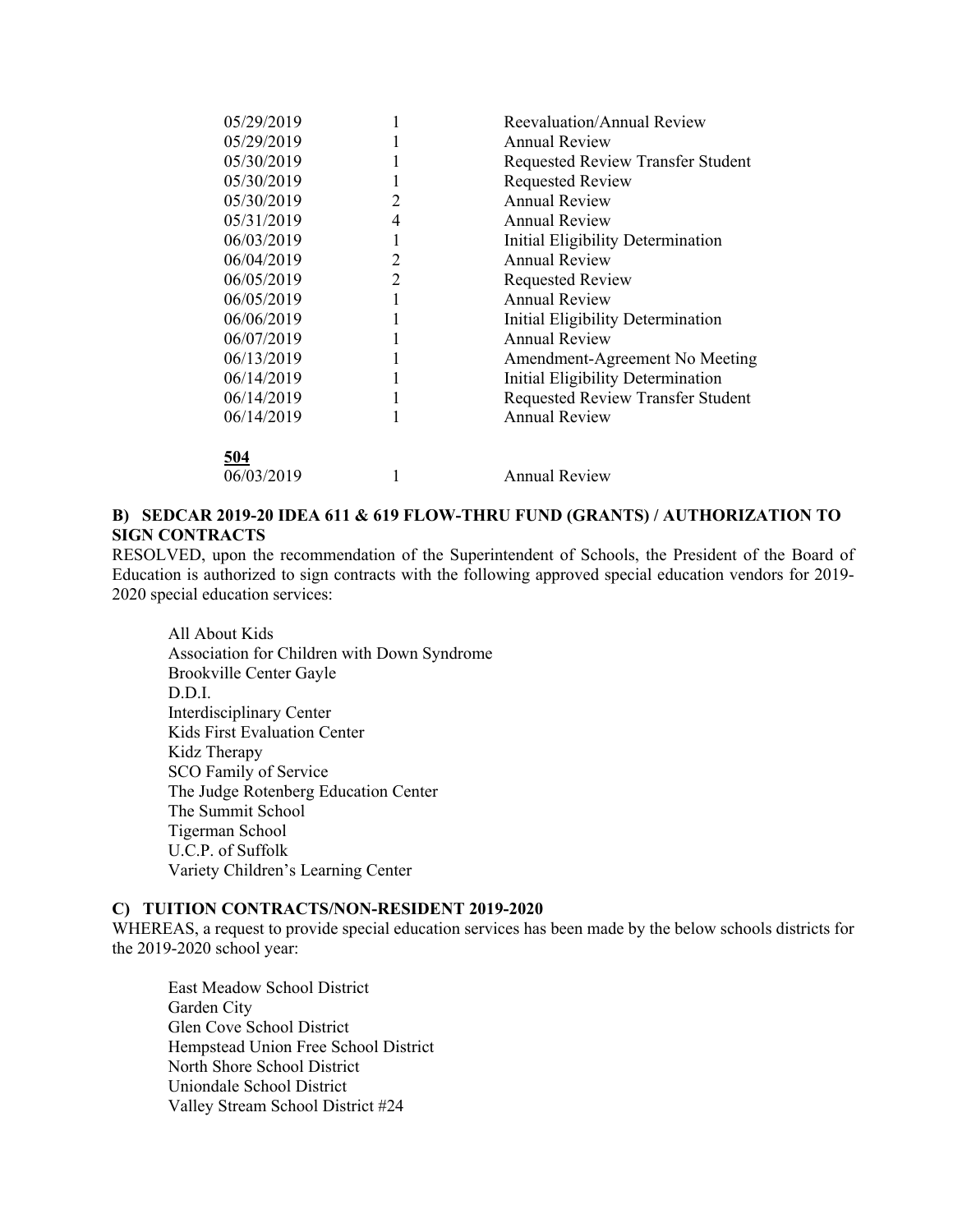NOW, THEREFORE BE IT RESOLVED that the President of the Board of Education of the Oyster Bay-East Norwich Central School District is authorized to sign the contracts to provide special education services and facilities for these non-resident students attending the Oyster Bay-East Norwich Central School District. Tuition will be charged at the current rates provided by the NYS Education Department and are subject to modification.

#### **D) SPECIAL EDUCATION INSTRUCTIONAL SERVICE AGREEMENT**

RESOLVED, upon the recommendation of the Superintendent of Schools, the President of the Board of Education of the Oyster Bay-East Norwich Central School District is authorized to sign a Special Education Instructional Services agreement with the below public and/or special schools for the purpose of having one student attend special education classes for the 2019-2020 school year:

Locust Valley Central School District Roslyn School District

### **E) AUTHORIZATION TO SIGN CONTRACT**

WHEREAS, a request to provide IEP-driven special education services to a child in the Baldwin UFSD by sharing teacher with the Baldwin UFSD for the 2019-2020 school year, the Oyster Bay-East Norwich CSD will bill the Baldwin UFSD for 0.3 FTE of the teacher salary, benefits and other billable costs, i.e. mileage expense.

NOW, THEREFORE BE IT RESOLVED that the President of the Board of Education of the Oyster Bay-East Norwich Central School District is authorized to sign the shared teacher special education services contract with Baldwin UFSD.

#### **F) SERVICE CONTRACTS/OBEN-DISTRICT OF LOCATION/2019-1920**

WHEREAS, Section 3602-c of the Education Law provides that the Board of Education shall provide special education services to parentally-placed students with disabilities when such students attend private schools located within the Oyster Bay-East Norwich Central School District but reside in another school district, and

WHEREAS, a request for such special education services had been made by the following school authorities for the number of children and

WHEREAS, such contracts to furnish services nominated hereunder are authorized under the provisions of Section 3602-c of the Education Law, NOW, therefore, be it resolved that this district contracts with the district of residence to provide special education services and facilities for children attending the non-public schools within the boundary of Oyster Bay-East Norwich Central School District, subject to verification of names and addresses by the district of residence and proof of the services provided.

District of Residence: Amityville Baldwin Cold Spring Harbor Copiague Deer Park East Islip Elwood East Meadow Farmingdale Garden City Glen Cove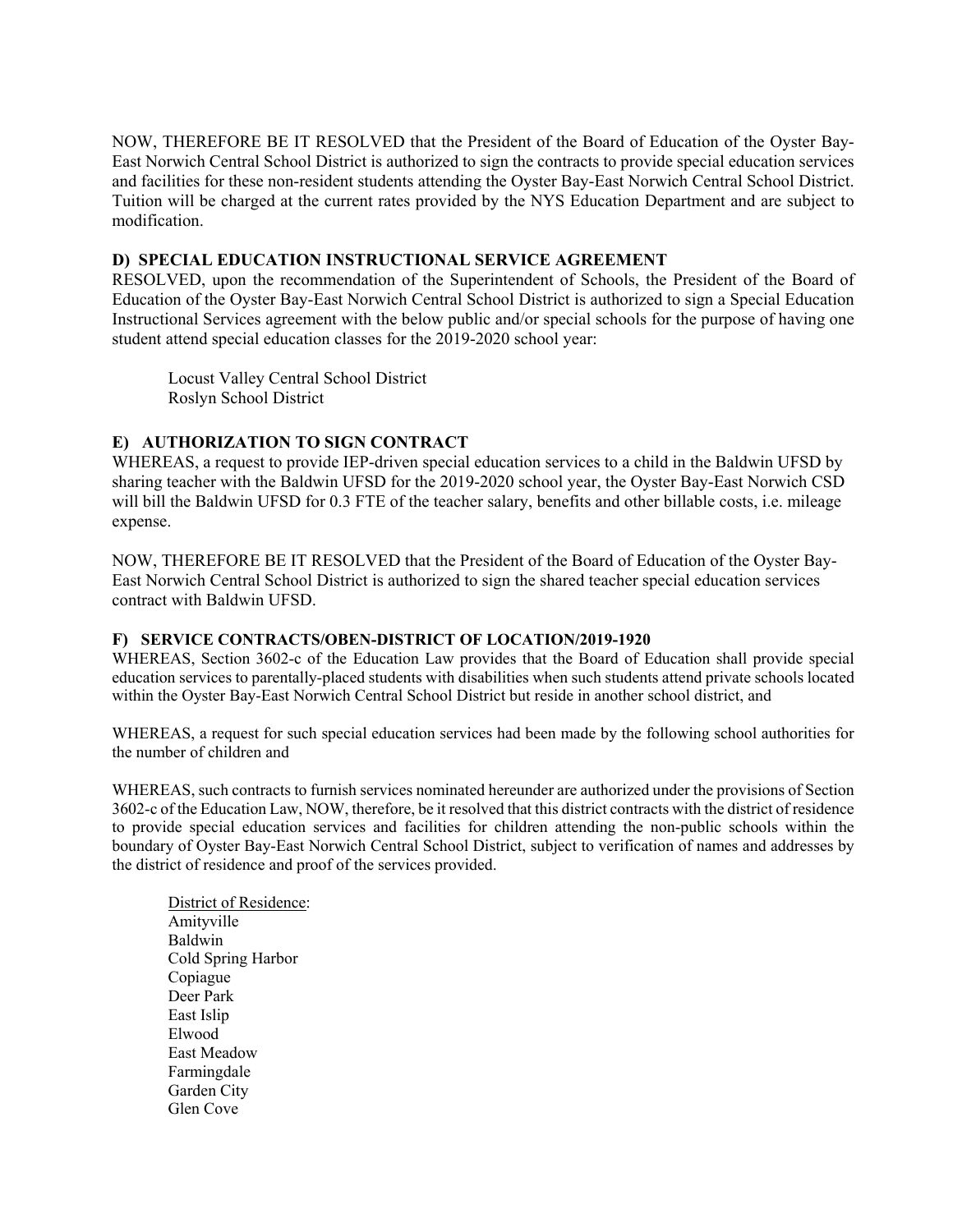Harborfields Half Hollow Hills Hempstead Hicksville Huntington Island Trees Jericho Levittown Locust Valley Massapequa Mineola North Shore Northport Plainview-Old Bethpage Port Washington Rockville Center Sachem Seaford Sewanhaka South Huntington Syosset Wantagh West Hempstead

## **G) SERVICE CONTRACTS/ OBEN DISTRICT OF RESIDENCE/2019-20**

WHEREAS, Education Law 3602-c provides that the District of Location shall provide special education services to students with disabilities when such students attend schools located outside the Oyster Bay-East Norwich Central School District, and

NOW, therefore, be it resolved that the District of Residence shall pay the District of Location as contracted with the districts providing special education services and facilities for the number of children attending private schools within the below districts subject to verification of names and addressed by the District of Residence and proof of the services provided.

District of Location Glen Cove Hicksville Huntington Locust Valley Mineola North Shore South Huntington Syosset Uniondale Motion unanimously carried.

Motion by M. Santos, second by T. Cronin, to approve the following:

### **XI NEW BUSINESS**

RESOLVED, upon the recommendation of the Superintendent of Schools, the Board of Education of the Oyster Bay-East Norwich Central School District hereby approves the following *New Business* Resolutions as listed: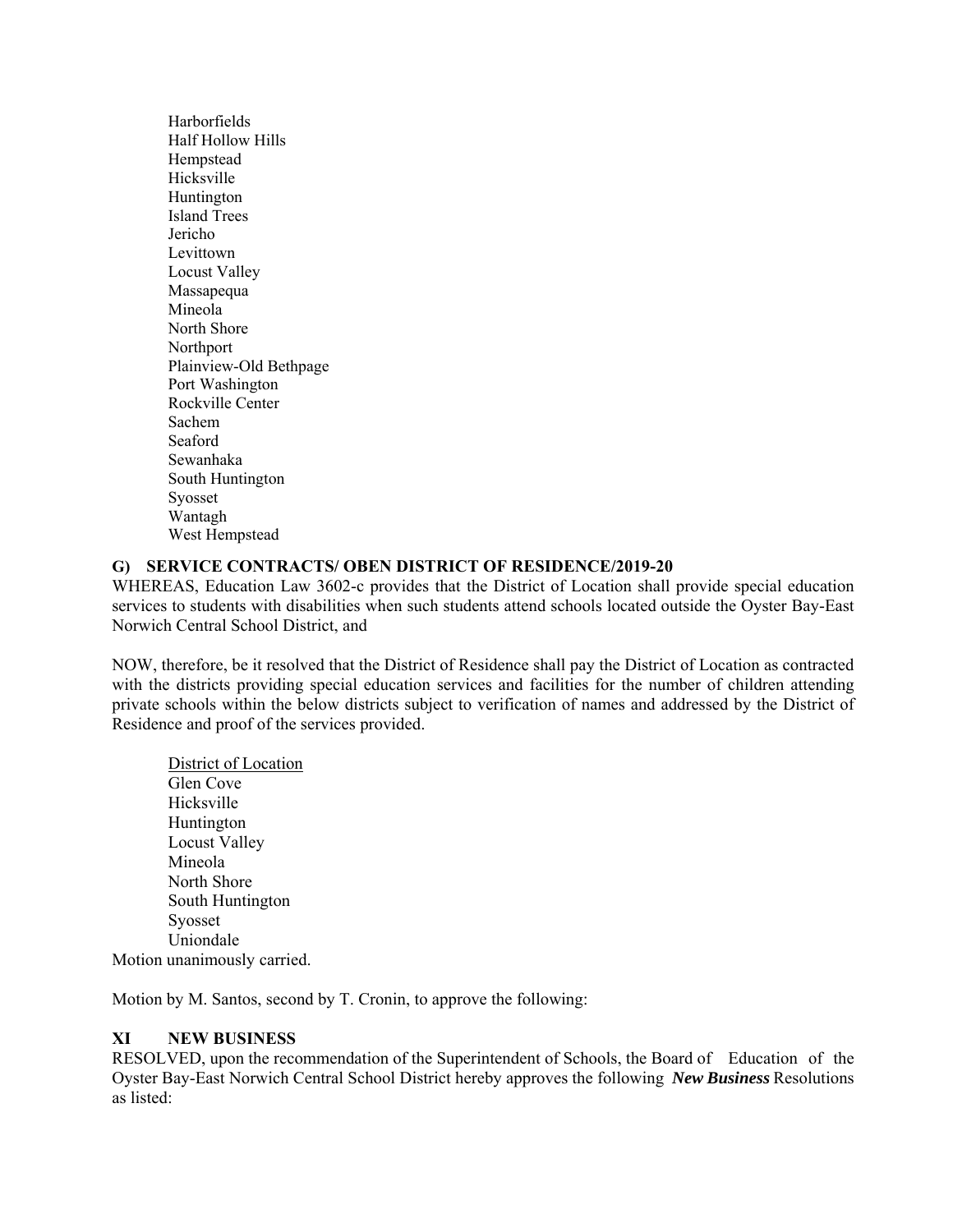## **A) APPOINTMENT OF COOPERATIVE BIDDING AGENT – EDUCATIONAL DATA SERVICES, INC.**

RESOLVED, upon the recommendation of the Superintendent of Schools, the Board of Education of the Oyster Bay – East Norwich CSD, appoints Educational Data Services Inc., as sole administrative agent for the Educational Cooperative Pricing System with respect to the district's Cooperative Supply Bids for the 2019-20 school year at a fee of \$4,860.00 pursuant to a letter of agreement and to authorized by the Board President on June 30, 2019 for the 2019-20 school year.

## **B) AWARD OF BID/RUBBISH REMOVAL**

RESOLVED, upon the recommendation of the Superintendent, the Board of Education hereby awards the bid for Rubbish Removal to Jamaica Ash & Rubbish Removal Co. Inc., at their low base bid price of \$38,520.00 for the 2019-2020 school year, meeting all specifications.

## **C) NASSAU COUNTY BOCES 2019-2020 COOPERATIVE BID FOR VARIOUS COMMODITIES AND/OR SERVICES**

WHEREAS, the Board of Education of the Oyster Bay- East Norwich Central School District of New York State (the "School District") wishes to participate in Cooperative Bidding Program for the 2019-2020 school year conducted by the Board of Cooperative Education Services of Nassau County ("Nassau BOCES" for the purchase of various commodities and/or services as authorized by and in accordance with the Education Law and General Municipal Law, Section 119-0;

NOW THEREFORE, BE IT RESOLVED that the School District hereby appoints Nassau BOCES as its representative and agent in all matters related to the Cooperative Bidding Program, including but limited to responsibility for the drafting of specifications, advertising for bids, accepting and opening bids, bids, reporting the results to the School District and making recommendations thereon, and

BE IT FURTHER RESOLVED that Nassau BOCES is hereby authorized to award bids on behalf of the School District to the bidder deemed to be the lowest responsible bidder meeting the bid specifications and other wise complying with Article 5-A of the General Municipal Law of the State of New York relating to public bids and contracts and to enter into contracts for the purchase of the commodities and/or services as authorized herein, and

BE IT FURTHER RESOLVED, that the School District agrees to assume its equitable share of the administrative costs of the cooperative bidding program and all its obligations and responsibilities pursuant to any contract that may be awarded by Nassau BOCES on behalf of the School District.

## **D) NASSAU COUNTY SCHOOLS COOPERATIVE SELF-INSURANCE PLAN FOR WORKERS' COMPENSATION**

RESOLVED, upon the recommendation of the Superintendent of Schools, the Board of Education of the Oyster Bay – East Norwich CSD maintains its membership in the Nassau County Schools Cooperative Insurance Plan for Workers' Compensation for the 2019-2020 school year, at a cost of \$214,551.00.

## **E) THE OMNI GROUP/AUTHORIZATION TO SIGN CONTRACT RENEWAL**

RESOLVED, the President of the Board of Education is authorized to sign the contract renewal between THE OMNI GROUP and the School District for the 2019-2020 school year to provide third party administration of the district's 403(b) Plan in the amount of \$1,500.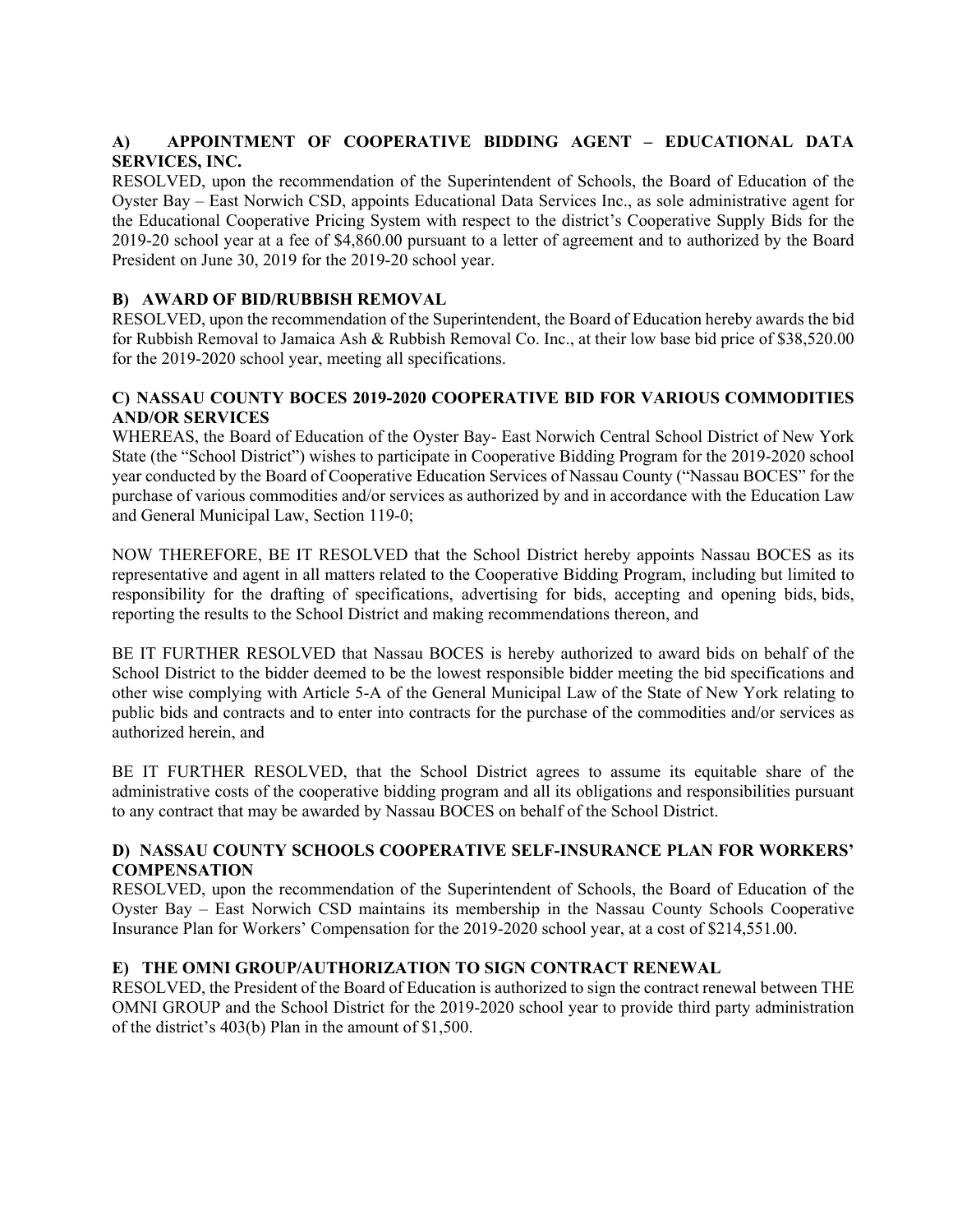## **F) AWARD OF QUOTES**

RESOLVED, upon the recommendation of the Superintendent of Schools, the Board of Education hereby approves the following awards based on quotes received, meeting all specifications for the 2019-2020 school year:

> Backflow Corp. --- backflow testing JV/Metro Group --- OBHS boiler water treatment Big Valley --- grounds equipment repair Paul Yonkers Plumbing --- plumbing repairs

### **G) ACCEPTANCE OF DONATION / 2018-19 BUDGET ADJUSTMENT**

RESOLVED, upon the recommendation of the Superintendent of Schools, the Board of Education accepts the donation in the amount of \$169.98 donated by the OBEN Elementary PTA for the purchase of classroom art supplies.

BE IT FURTHER RESOLVED, that the 2018-19 annual budget be increased by the same amount.

### **H) AWARD OF BID – OBHS MASONRY RESTORATION**

WHEREAS, the Oyster Bay-East Norwich Central School District has solicited and received bids in conjunction with masonry restoration at Oyster Bay High School, and

BE IT RESOLVED therefore that, upon the recommendation of the Superintendent of Schools, the Board of Education of the Oyster Bay-East Norwich Central School District hereby accepts the following bid proposal and awards the respective purchase contract to the following bidder:

Cornerstone Restoration Corp. 73 Market Street Yonkers, NY 10710 Base Bid No. GC-1: General Construction \$48,000

**Total Award \$ 48,000** 

### **I) APPROVAL OF PROFESSIONAL DEVELOPMENT PLAN**

RESOLVED, upon the recommendation of the Superintendent of Schools, the Board of Education approves the Professional Development Plan for the 2019-21 year.

## **J) PARENT EDGE/CONTRACT**

RESOLVED, upon the recommendation of the Superintendent, the President of the Board of Education is authorized to sign the Parent Edge contract between the Oyster Bay-East Norwich Central School District and Parent Edge, for the 2019-20 school year, for the purpose of operation, support and maintenance of the database for the Parent Edge application hosted and the application database for the sum of \$1,935/year which includes licenses for 774 students.

Motion to add Item K

### **K) APPEAL**

BE IT RESOLVED, that the Board of Education hereby authorizes the appeal of a certain decision dated June 15, 2019 in an employee disciplinary proceeding